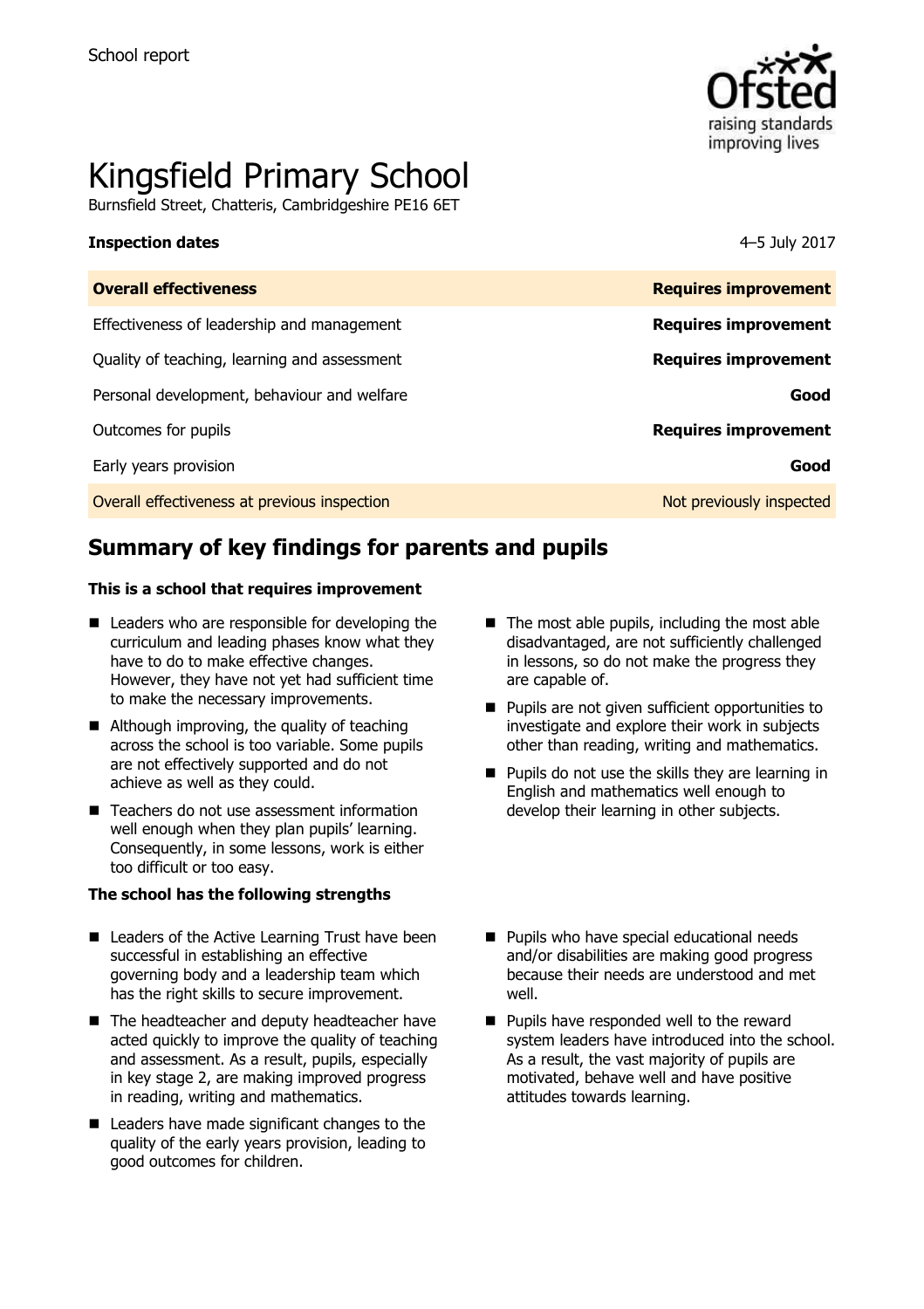

# **Full report**

### **What does the school need to do to improve further?**

- With the support of the trust, ensure that the transition to the new leadership structure is effective so that the current improvements are sustained and further developed.
- Increase the impact of subject and phase leaders by:
	- improving the use of assessment to track pupils' progress and identify what needs to improve so that pupils are taught to a high standard across the curriculum
	- providing more opportunities for pupils to develop their skills and explain their understanding in subjects other than reading, writing and mathematics
	- ensuring that they monitor teaching and learning in their subject areas, so they know what is working well and what further improvements need to be made.
- Improve the quality of teaching and learning so that pupils in all classes make good progress and achieve well by ensuring that teachers:
	- use assessment information effectively in lessons to match work to pupil needs
	- provide more challenge for the most able pupils
	- share and learn from the good practice across the school.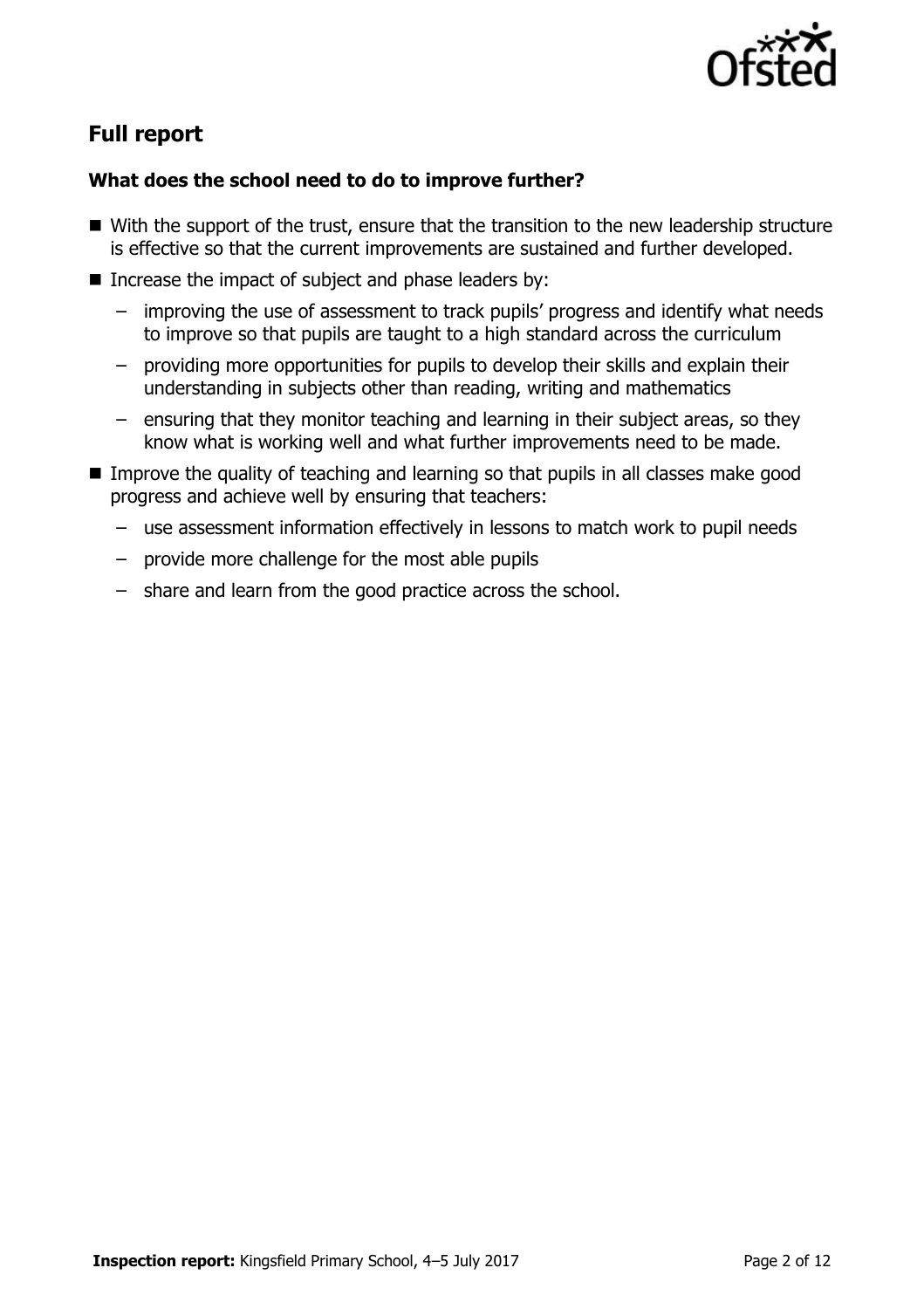

# **Inspection judgements**

#### **Effectiveness of leadership and management Requires improvement**

- Since September 2016, leaders of the Active Learning Trust have worked to establish a senior leadership team with the skills and abilities to bring about improvements to the quality of teaching and pupils' outcomes. It is too early to see the impact of all the changes made.
- The new headteacher has put the spark back into Kingsfield Primary School. Along with effective leadership from the deputy head and a range of support from the Active Learning Trust, she has made significant inroads into improving the quality of education at the school, particularly in physical education (PE), the early years and in reading, writing and mathematics across the school.
- Subject and phase leaders are newly appointed this academic year, and are still developing into their roles. They have not yet had time to make enough improvements across all subjects.
- This year, senior leaders have put in place performance management procedures to hold staff to account for the quality of their work. As yet, the checks on teaching in all subjects are not well enough established to ensure that pupils benefit from goodquality teaching across the curriculum.
- In addressing historic underachievement, leaders have boosted the commitment and enthusiasm of staff. Staff demonstrated their overwhelming support for the leadership of the school in their responses to the Ofsted questionnaire.
- The leadership of provision for pupils who have special educational needs and/or disabilities is effective. Leaders spend the allocated funds on appropriate resources and staffing expertise to ensure that pupils receive the help they need. Pupils who have special educational needs and/or disabilities are making good progress and are included in all aspects of school life.
- Leaders have used the physical education and sport premium effectively to improve teaching and to provide additional learning opportunities. Pupils enjoy participating in after-school and lunchtime clubs, and the number of pupils taking part has increased over the last year. The lunchtime clubs in particular have had a positive impact on pupil behaviour. Because pupils are engaged in good-quality physical activity at playtimes, they return to their lessons calm and ready to learn.
- Leaders carefully spend the pupil premium grant to ensure that the academic and the social and emotional needs of disadvantaged pupils are met. The inclusion leader has implemented a clear action plan to address the barriers to learning pupils face with precise allocations of funding. As a result, disadvantaged pupils make the same, or more rapid, progress than other pupils in school and the difference between their attainment and that of others nationally is narrowing.
- Spiritual, moral, social and cultural education is taught well. Pupils' social awareness is raised through activities which enable them to understand more about the wider world, for example fundraising for local charities. Pupils are encouraged to be kind and to help each other. This is having a positive impact on their cooperation in lessons, their respectful behaviour towards each other and their awareness of fundamental British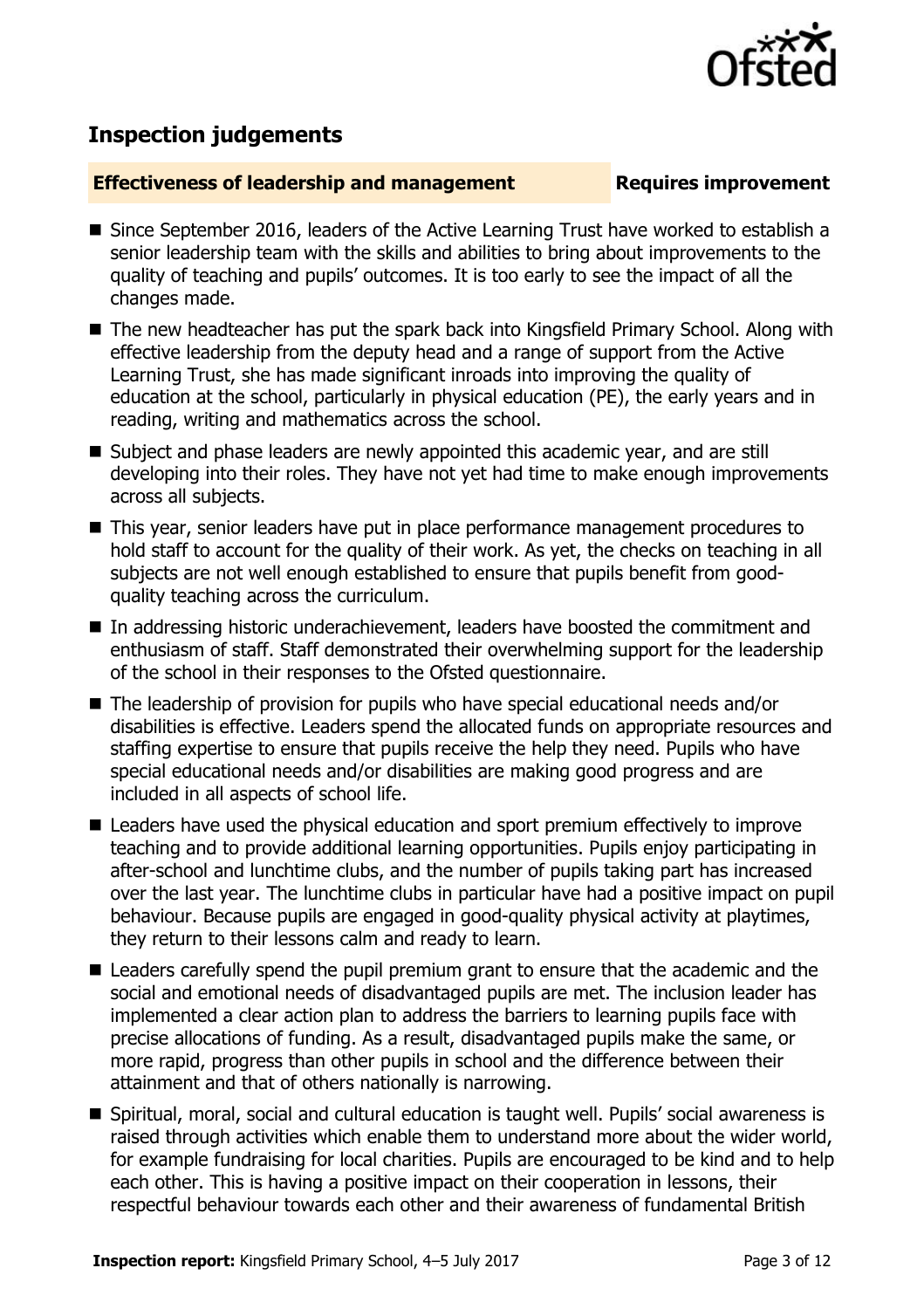

values.

■ Leaders have improved the partnership with parents through the Parent Forum and, most recently, the Parents' Partnership. Parents take an increasingly active role in supporting the development of the school. A small minority of parents feel that they are not communicated with well and are uneasy about the continuing changes to leadership. Most parents who responded to the Ofsted questionnaire, Parent View, and those who were spoken to during the inspection, agreed that standards and the quality of the school and its leadership have improved recently. They are confident that their children are happy at school.

#### **Governance of the school**

- The Active Learning Trust undertook a review of governance and governors responded effectively to the recommendations made. As a result, governors are well informed about the school and have a good understanding of their roles and responsibilities. They are holding leaders more rigorously to account for the quality of teaching and its impact on pupils' outcomes.
- Governors have developed a good understanding of the school's strengths and weaknesses. They have gained this through better understanding leaders' evaluation of the school's work. They know the next steps necessary to make continued improvements and have plans in place to monitor how well these are being achieved.
- The governing body has a good overview of the school's finances. Along with school leaders, they ensure that performance-related pay is allocated appropriately, checking that teachers have met the targets they have been set before pay rises are given.

#### **Safeguarding**

- The arrangements for safeguarding are effective. Staff receive regular training in essential elements of keeping pupils safe and new staff have a clear induction programme. Staff understand school safeguarding procedures and know what to look for and how to raise any concerns they may have about pupils' safety and well-being. Policies are up to date, reflect the latest guidance, and are adhered to in daily practice by staff.
- However, leaders and governors have not routinely checked safeguarding recordkeeping. This lack of quality assurance means that although concerns were reported and acted on in a timely manner, information had not been appropriately kept together so that leaders understood if concerns built over time. This was remedied during the inspection.
- The headteacher has created an atmosphere in the school where staff show care and consideration for pupils and their feelings. Pupils' safety and well-being are core elements of the work of all staff. Leaders are developing an ethos in which both adults and children can safely thrive.

#### **Quality of teaching, learning and assessment Requires improvement**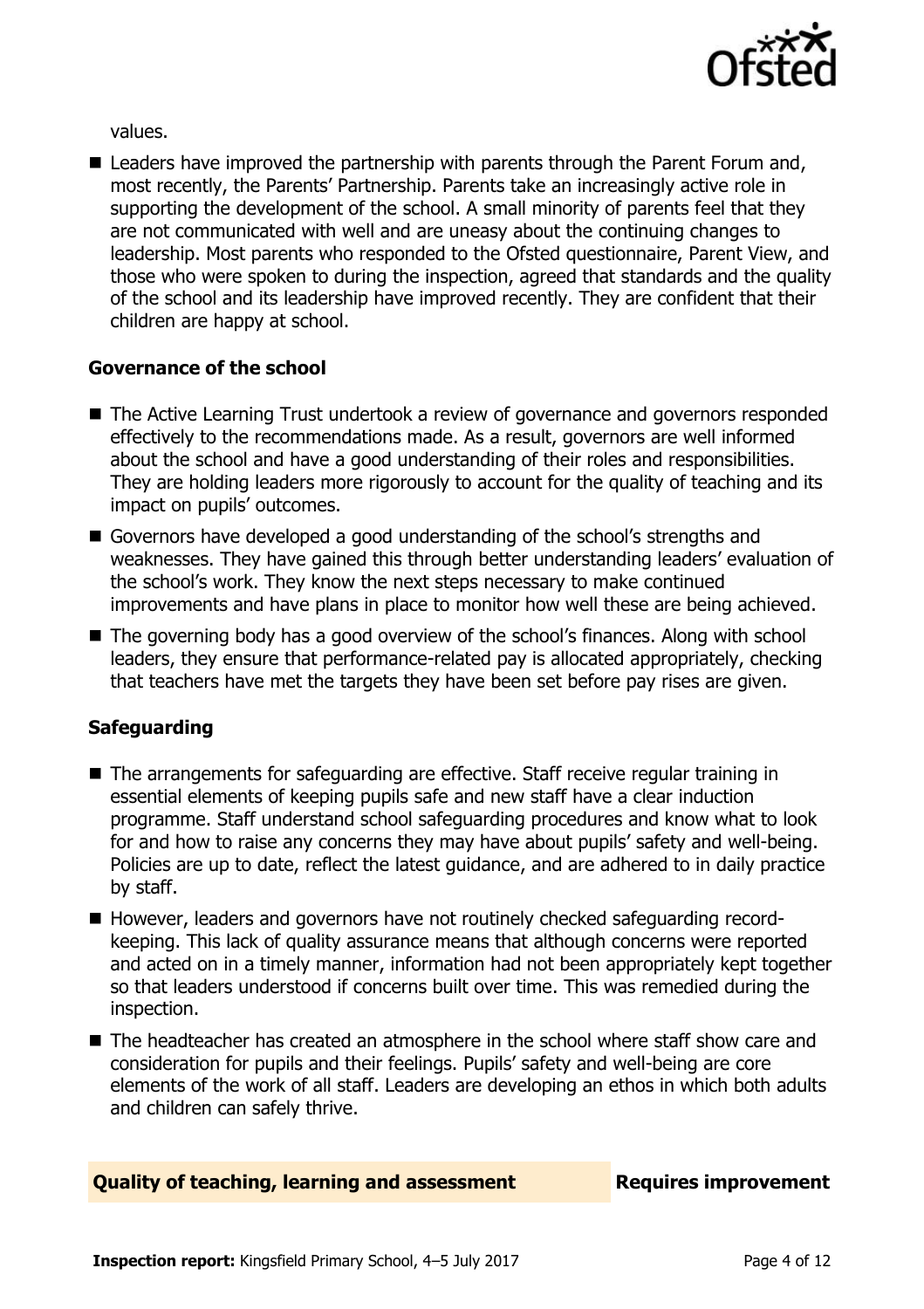

- Although the quality of teaching is improving, it is still too variable across the school. In classes where teaching is not improving quickly, pupils do not make the progress they should because their needs are not well enough understood and met.
- $\blacksquare$  In lessons where pupils learn less well, particularly in key stage 1, they do not have enough time to use and develop the new skills and knowledge they are taught, so do not extend their understanding sufficiently well to move on in their learning.
- Some teachers do not sufficiently challenge pupils in lessons. When this happens, pupils are not expected to talk about what they are learning or to consider how they can improve their work. Where teachers follow leaders' expectations for giving feedback to pupils about their learning, pupils are helped to overcome any misconceptions and move on well.
- In subjects other than reading, writing and mathematics, teachers ensure that pupils develop an understanding of the subject they are learning about. However, they do not give them sufficient opportunities to investigate and develop more independent approaches to their learning.
- Senior leaders have implemented systems to closely track the progress that individuals and groups of pupils are making in reading, writing and mathematics. Leaders support teachers to review the progress of the pupils in their classes. Where teaching is most effective, teachers use this assessment information to plan work that is well matched to pupils' needs so they make increasingly good progress.
- Teachers consider carefully how to help disadvantaged pupils overcome the barriers to their learning. In addition to whole-class teaching, personalised interventions are carefully planned to help pupils gain the skills and knowledge they need to catch up.
- New senior leaders have improved the standards of teaching across the school. Staff are responding to the rigorous support senior leaders and the trust are providing. The most effective teachers use their good subject knowledge to engage pupils in interesting lessons that build their understanding effectively.
- Support staff have a clear understanding of their role. When provided with the information they need to help the pupils they work with, teaching assistants provide effective guidance which enables pupils to understand and improve their learning.
- Teachers provide homework in line with the agreed policy. Most pupils are keen to complete their homework because it is linked to the system of rewards. Pupils who find completing homework difficult are well supported through homework club.

#### **Personal development, behaviour and welfare Good**

### **Personal development and welfare**

- Motivation, cooperation and independence are at the heart of leaders' expectations of pupils' behaviour. Leaders have introduced the 'Kingsfield code', which has made clear the expectation that pupils are involved in, and take responsibility for, their own work. As a result, most pupils are active in seeking answers and are more engaged in their learning.
- Older pupils volunteer in the early years, supporting children to develop their play and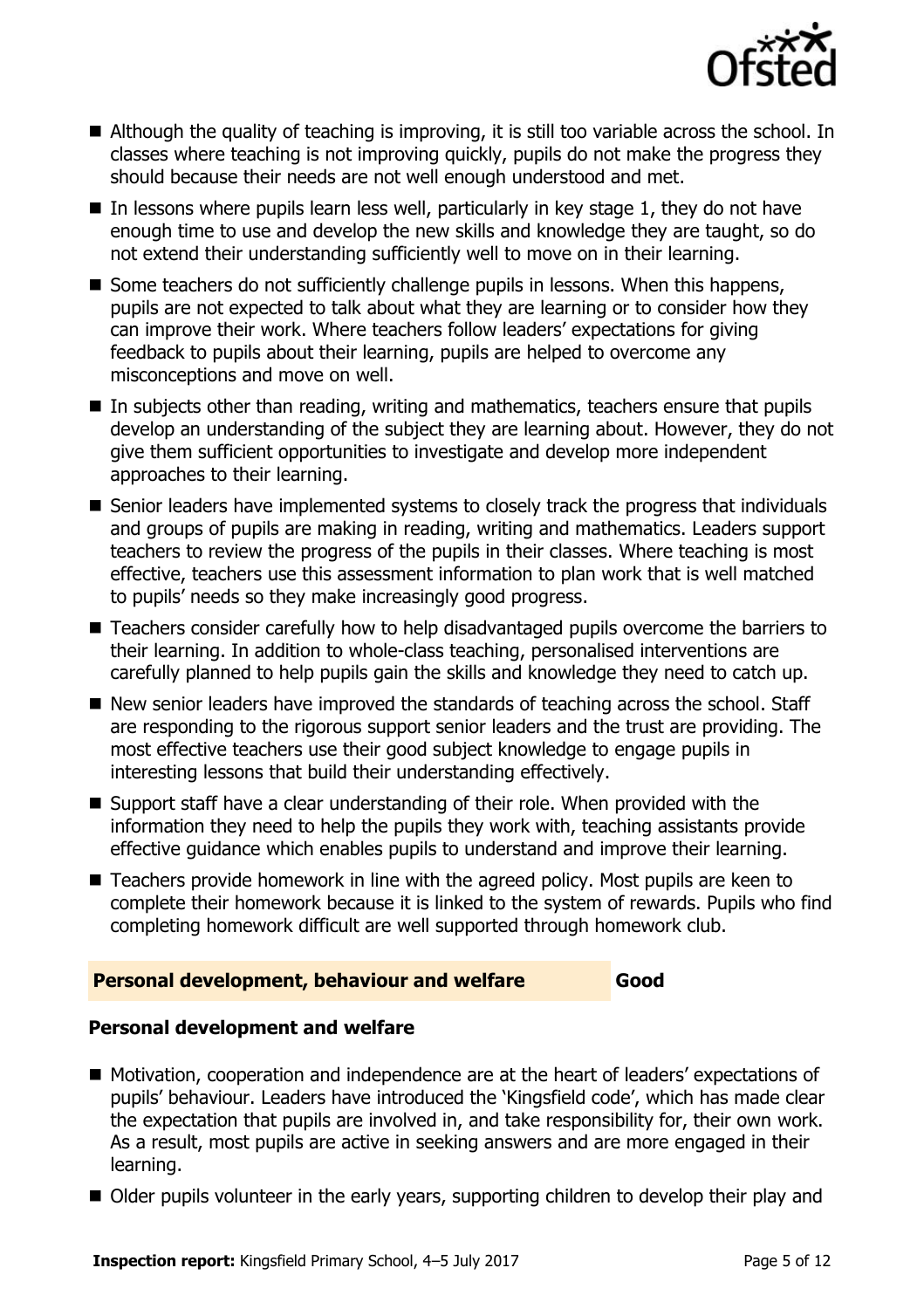

cooperation skills. Consequently, the younger pupils have role models they can aspire to and the older pupils develop an increased sense of responsibility.

- Teachers interweave learning about 'staying safe' throughout the curriculum. For example, Year 5 pupils produced persuasive text on the safe use of the World Wide Web. Pupils develop a vigilant approach to staying safe and are knowledgeable about how to keep themselves safe online.
- **Pupils are encouraged to think beyond themselves and to support the local and wider** community through the school council and the promotion of British values. The school regularly raises money for charities, voted for by the pupils, and as a result, pupils have a strong understanding of democracy and of respect for others.
- **Pupils have positive attitudes to being active and living a healthy life. Specialist** teachers provide a range of PE lessons and clubs, which have led to increased participation. Displays in the school encourage pupils to make healthy eating choices and lunch menus are colour coded to support pupils in making an appropriately varied choice.
- Disadvantaged pupils and pupils who have special educational needs and/or disabilities particularly benefit from interventions that take place in the school's 'kites' provision. Pupils use the skills they learn in these sessions to support their learning in the classroom. This helps them to become happier, more motivated and confident learners.
- A small number of parents expressed concerns about bullying. Inspectors found that leaders are taking effective action to address these concerns. The number of reported behaviour incidents, including bullying, is significantly reducing and pupils report that adults listen to them and resolve their worries quickly.

#### **Behaviour**

- The behaviour of pupils is good. Leaders have implemented new systems to ensure that parents and pupils understand the benefits of good attendance. Staff take prompt action to follow up pupils' lateness and absence. As a result, the proportion of disadvantaged pupils and of those who have special educational needs and/or disabilities who are persistently absent has reduced considerably. Both are now close to the national average.
- **Pupils walk around the building sensibly and safely. Staff consistently reinforce** expected behaviours and pupils are respectful of each other and responsive to adult instructions.
- Staff provide a range of activities for pupils to participate in at playtime. Pupils are active, safe and helped to improve their cooperation and sharing skills. The use of specialist PE coaches to lead lunchtime clubs has led to a reduction in incidents of poor behaviour and pupils return from playtimes happy and ready to learn.
- Most pupils have responded well to the range of rewards leaders have introduced to improve behaviour. Leaders have introduced higher expectations of pupils and, as a result, pupils engage more positively in learning and are kind and supportive of each other.
- Most staff and teaching assistants are calm and positively reinforce the expectations of behaviour, leading to low-level disruption being quickly defused. Nonetheless, low-level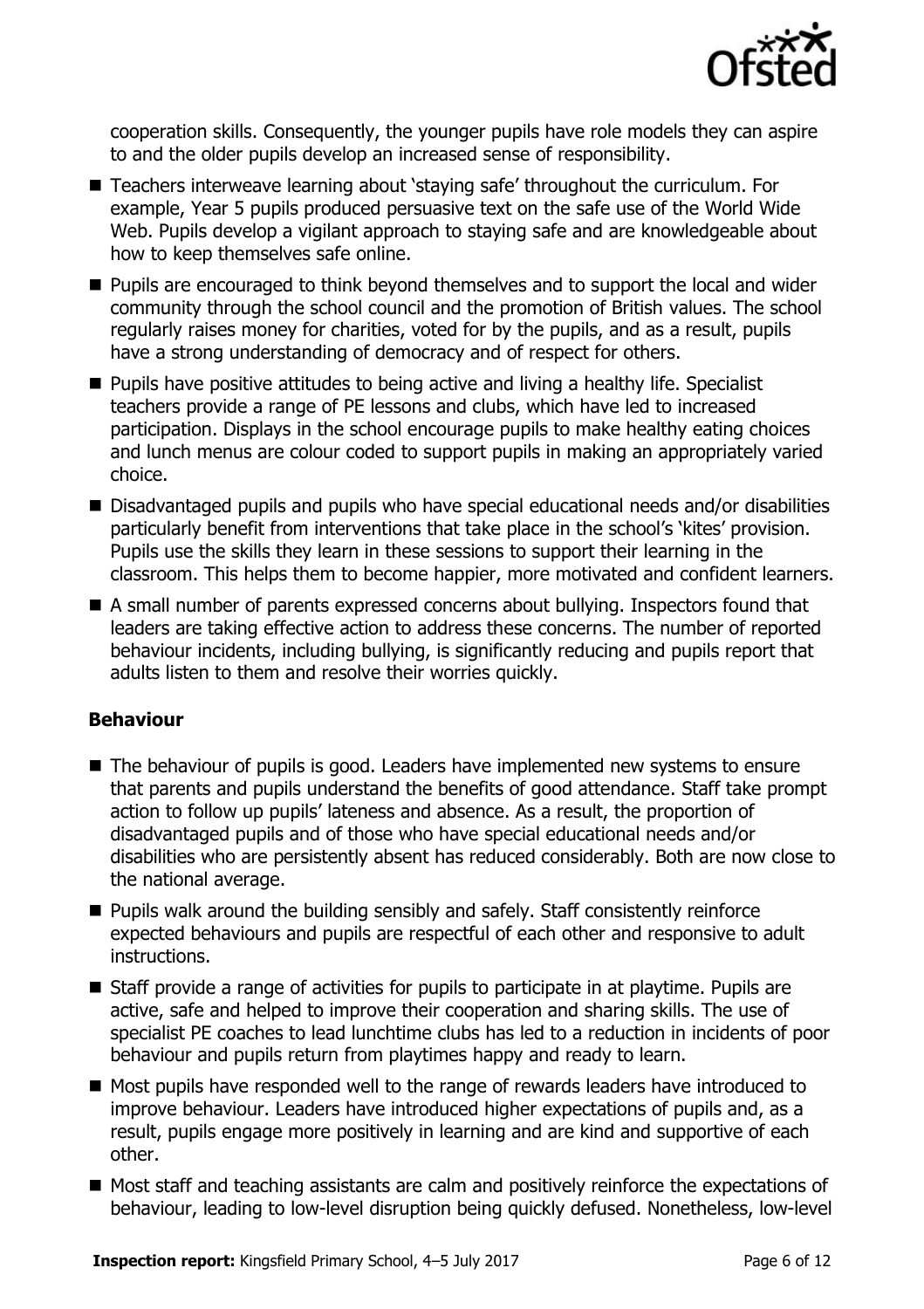

disruption still exists in a few lessons. This limits the progress of a small minority of pupils.

#### **Outcomes for pupils Requires improvement**

- The school has experienced a period of change and instability, which has affected pupils' attainment and progress. In 2016, attainment at the end of key stage 1 and key stage 2 was below the national average and, even with the improvements leaders have made to the quality of teaching, outcomes for pupils in reading and writing are still below national standards.
- Since September, new leaders have secured improved progress in reading, writing and mathematics. However, this is not consistent in all classes or year groups and pupils in key stage 1 still have wide gaps in their knowledge.
- Most-able pupils, including the most able disadvantaged pupils, are not challenged sufficiently to promote their learning. In some lessons, they are given work that is too easy for them and teachers do not plan extension tasks to stretch their knowledge and understanding.
- The quality of work seen in pupils' books demonstrates some improvement in their learning and progress over time. Nonetheless, this is still inconsistent across the school. Pupils' spelling, grammar and punctuation skills have improved and are developing well. They are beginning to use their writing skills across the curriculum.
- Outcomes in mathematics at the end of key stage 2 are much improved. Pupils have made rapid progress, which is clearly demonstrated in their books. This has resulted in attainment at the end of this key stage being in line with the 2017 initial national data.
- **Pupils do not transfer the knowledge and skills they learn in reading, writing and** mathematics well enough to other subjects. For example, when learning about adjectives in English, pupils could not explain when they would use descriptive words to improve their topic writing.
- $\blacksquare$  Outcomes for disadvantaged pupils in key stage 1 are below those achieved by their peers and by other pupils nationally. Leaders are working to diminish this by ensuring that pupils have access to high-quality interventions that improve their reading, writing and mathematical skills. As disadvantaged pupils move through the school, the difference between their progress and attainment and that of other pupils nationally diminishes and, in some cases, it exceeds the national averages.
- Pupils who have special educational needs and/or disabilities make progress in line with that of other pupils with the same starting points. Leaders identify individual needs quickly and then support the planning of precise interventions which specifically match the needs of individual pupils. A bespoke learning environment and programme, 'kites', adds to the support pupils receive and they make good progress.
- The school has a close working relationship with the local secondary school. Leaders work together to plan a range of opportunities for pupils to experience the next stage of their education so they are well prepared to move on.

| <b>Early years provision</b> | Good |
|------------------------------|------|
|------------------------------|------|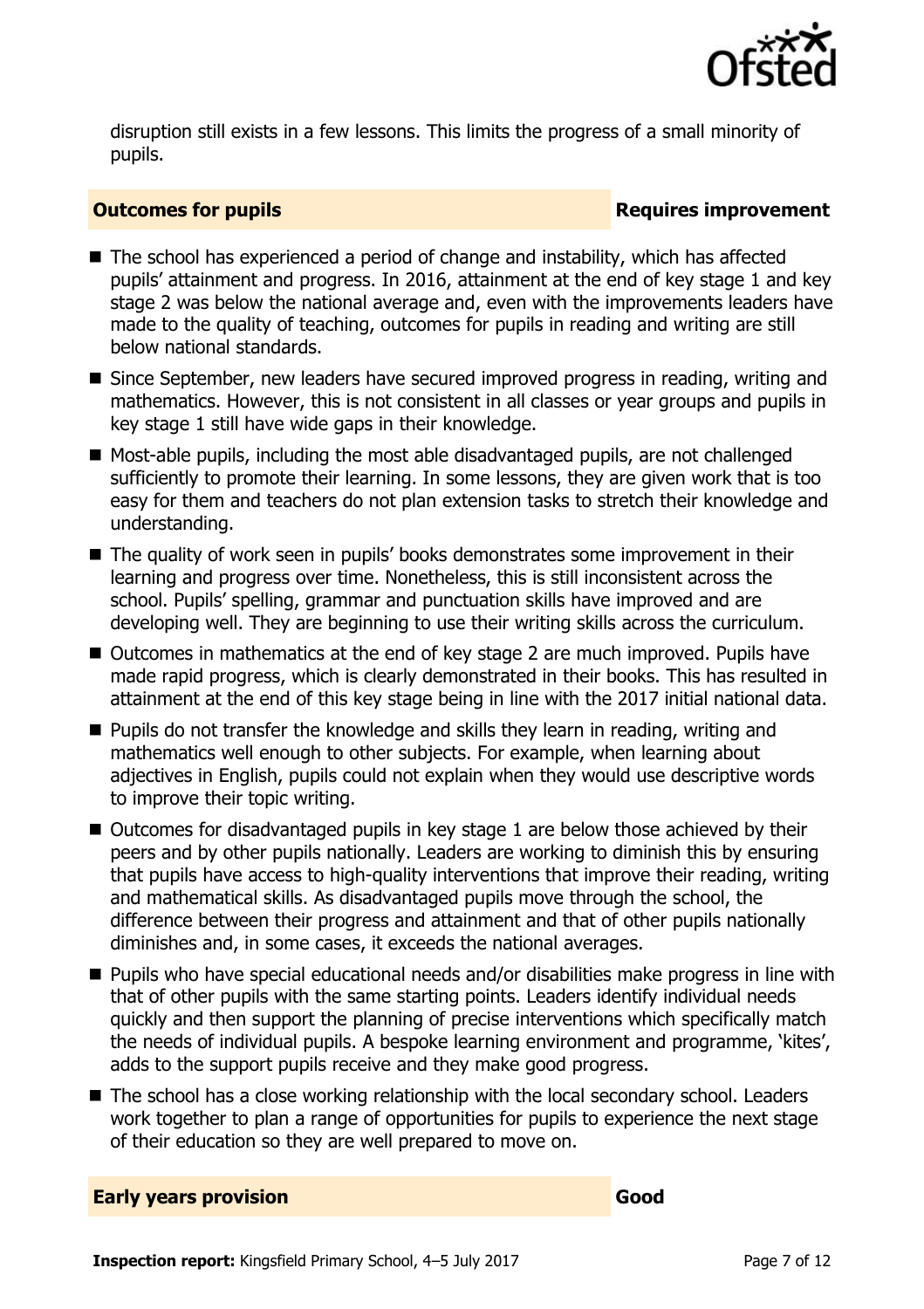

- A significant amount of support has been provided by the trust to rapidly improve the provision in the Nursery and Reception classes. The proportion of children achieving a good level of development at the end of the early years has improved from below the national average to well above it.
- The early years leader has a clear understanding of where children are in their learning and development. Teachers use assessment effectively to identify children's needs and match learning activities to them well. As a result, all children, including children who are disadvantaged or who have special educational needs and/or disabilities, make increasingly rapid progress.
- Children learn well across the areas of learning and develop good early mathematical and writing skills. This ensures that they have a positive start to their schooling and prepares them well for the next stage in their education.
- Children use their phonic skills appropriately to sound out unfamiliar words, then use their knowledge of sounds to read and write unfamiliar words. This is especially the case for the most able children, who are helped to deepen their skills through effective questioning. Consequently, children make rapid progress in reading.
- Class teachers set high expectations of children's behaviour and children respond well. Staff use a range of strategies to ensure that low-level off-task behaviour does not impact on the learning of others. Due to these warm and supportive relationships, children are happy, secure and prepared to 'have a go' at activities. They develop good levels of confidence as learners and play safely and responsibly.
- Children's social, emotional, spiritual and cultural development is promoted well through a variety of 'real life experiences'. For example, children are taught how to behave in a range of situations, such as role playing going to the cinema.
- Staff have developed positive relationships with parents. Parents are regular visitors and take an active role in their child's learning and development. Parents whose children have special educational needs and/or disabilities are given additional support when their children prepare to move to the next stage of their education. As a result, parents are overwhelmingly positive about the support they and their children receive.
- The outside learning area in the nursery has a wide range of provision and activities to engage children and encourage discovery and exploration. The activities hold the children's interests and support the development of listening, concentration and attention skills. Generally, children develop their own learning, with support from adults to help extend their understanding. In some instances, however, adults' questioning is so intense that children do not have time to develop their responses and understanding.
- The Nursery and Reception settings are safe caring environments. All adults take part in ongoing training and adhere to the school's safeguarding procedures and systems. As a result, the youngest children in the school are safe and well cared for.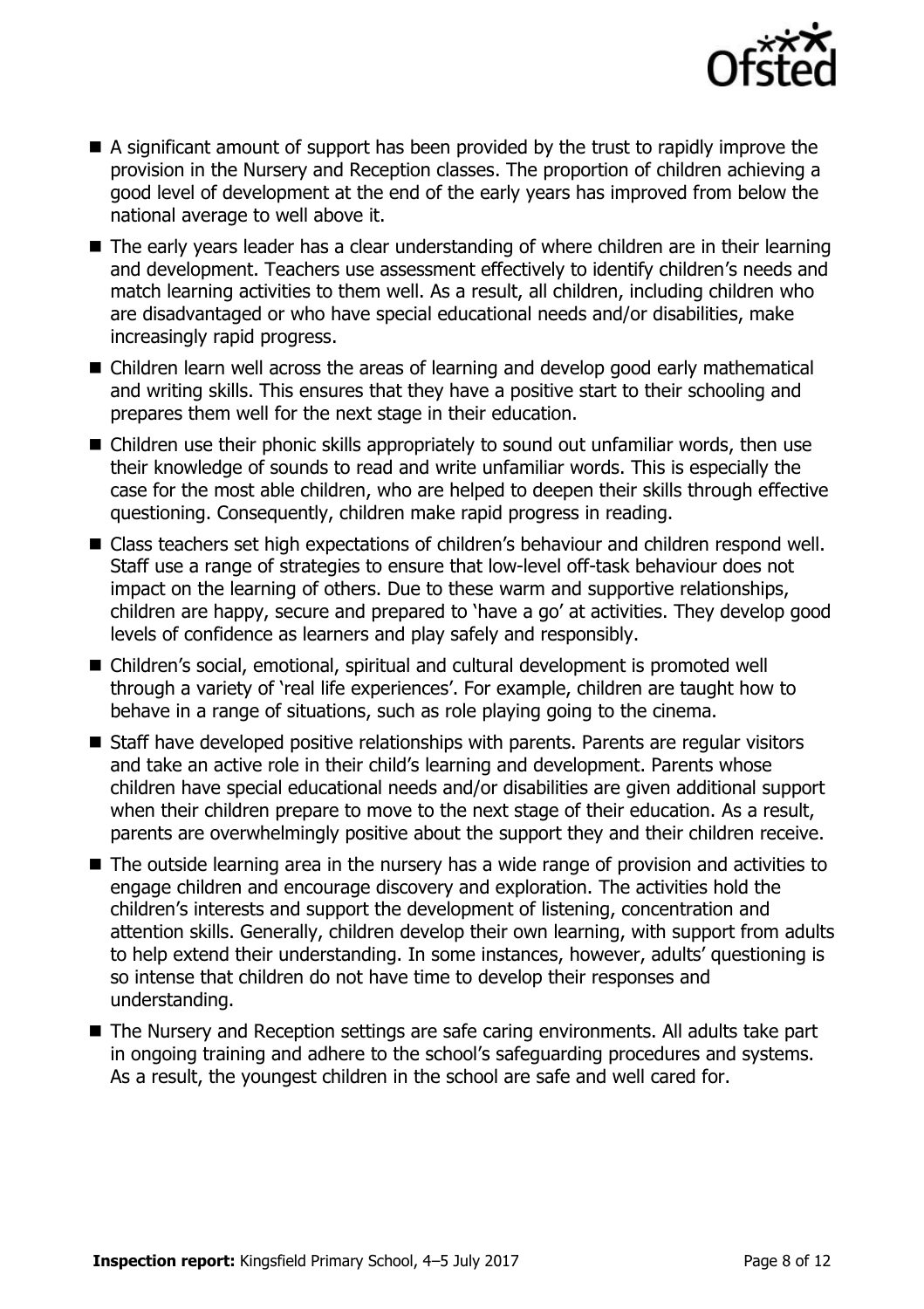

# **School details**

| Unique reference number | 140888         |
|-------------------------|----------------|
| Local authority         | Cambridgeshire |
| Inspection number       | 10026121       |

This inspection of the school was carried out under section 5 of the Education Act 2005.

| Type of school                      | Nursery and Primary School   |
|-------------------------------------|------------------------------|
| School category                     | Academy sponsor-led          |
| Age range of pupils                 | 2 to 11                      |
| Gender of pupils                    | Mixed                        |
| Number of pupils on the school roll | 407                          |
| Appropriate authority               | The governing body           |
| Chair                               | Julie Robson                 |
| <b>Headteacher</b>                  | Mrs Anne Robertson           |
| Telephone number                    | 01354 692323                 |
| Website                             | www.kingsfieldprimary.co.uk  |
| <b>Email address</b>                | head@kingsfield.cambs.sch.uk |
| Date of previous inspection         | Not previously inspected     |

#### **Information about this school**

- The school meets requirements on the publication of specified information on its website.
- The school complies with Department for Education guidance on what academies should publish.
- The school converted to academy status in July 2014. It is a sponsored academy with The Active Learning Trust.
- The current headteacher took up an interim post in September 2016. The trust have appointed a substantive headteacher who will officially take up her role in September 2017. The deputy headteacher and other middle leaders are also new to their roles this academic year.
- The school is larger than most primary schools and has a registered pre-school under the same governance.
- The school does not meet the 2016 government's floor standards for attainment and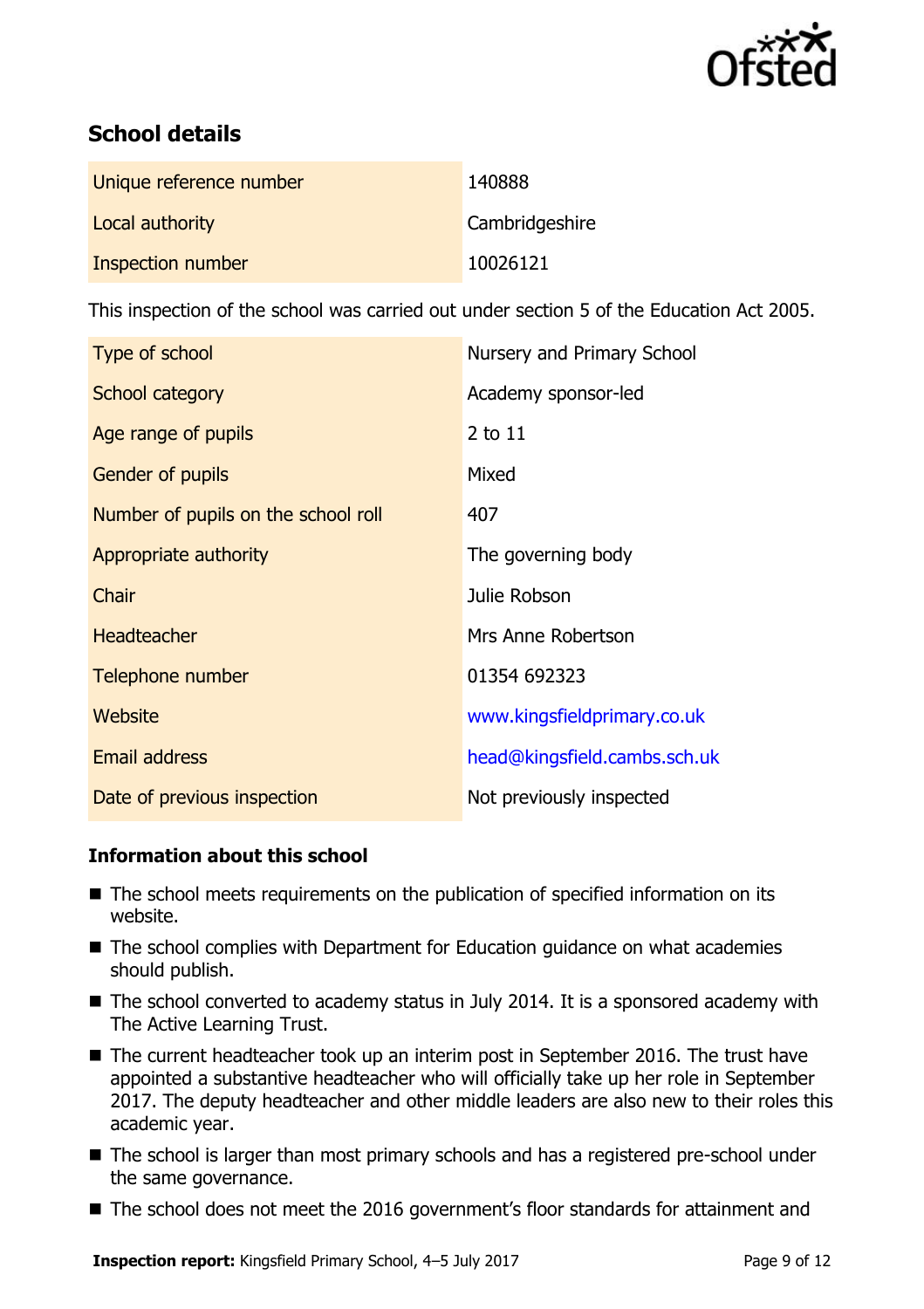

progress.

- The school's population is very stable with few pupils leaving or joining through the school year.
- Most pupils are of White British heritage. The proportion of pupils who speak English as an additional language is below the national average.
- The proportion of pupils who have special educational needs and/or disabilities is above the national average.
- The number of pupils who are eligible for support through the pupil premium funding is above average.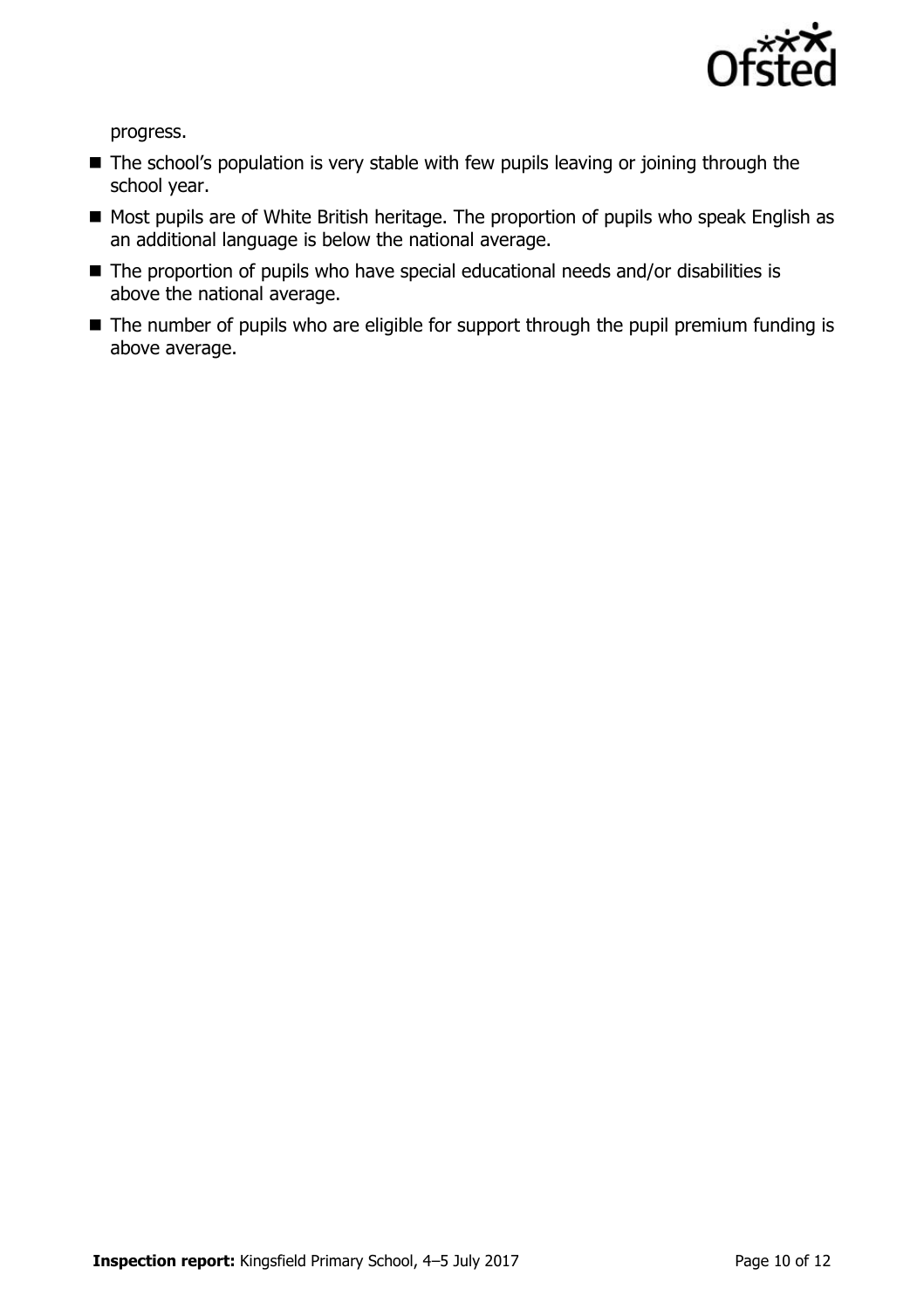

# **Information about this inspection**

- Inspectors observed teaching and learning in all classes, including in the associated pre-school.
- **Pupils from a range of year groups read to inspectors and talked about their books.**
- Inspectors scrutinised pupils' written work in English, mathematics and topic books. They also analysed information about the progress that pupils are currently making and their attainment. Prior to inspection, the lead inspector considered published information about pupils' attainment and progress in relation to all pupils nationally.
- **Inspectors observed pupils' behaviour in lessons, during playtime and at lunchtime.** They spoke to pupils during their lessons, as well as in organised groups.
- **Inspectors met with the headteacher, the deputy headteacher, leaders from the trust,** subject leaders and leaders responsible for different key stages. Inspectors held discussions with newly qualified teachers and staff responsible for administration, safeguarding and child protection.
- Inspectors considered information provided by the school leaders relating to governance, wider school support and challenge, and the leaders' own evaluation of the school's strengths and weaknesses.
- Inspectors looked at a range of leaders' documentation, including policies, selfevaluation and school development planning and the school website.
- Inspectors spoke to parents at the beginning and end of the school day, took into account 29 responses to the Ofsted free-text system and 41 responses to Ofsted's online questionnaire, Parent View. The opinions of 63 staff members were also taken into account.

#### **Inspection team**

| Kerry Grubb-Moore, lead inspector | Her Majesty's Inspector |
|-----------------------------------|-------------------------|
| <b>Shân Oswald</b>                | <b>Ofsted Inspector</b> |
| <b>Janet Tomkins</b>              | <b>Ofsted Inspector</b> |